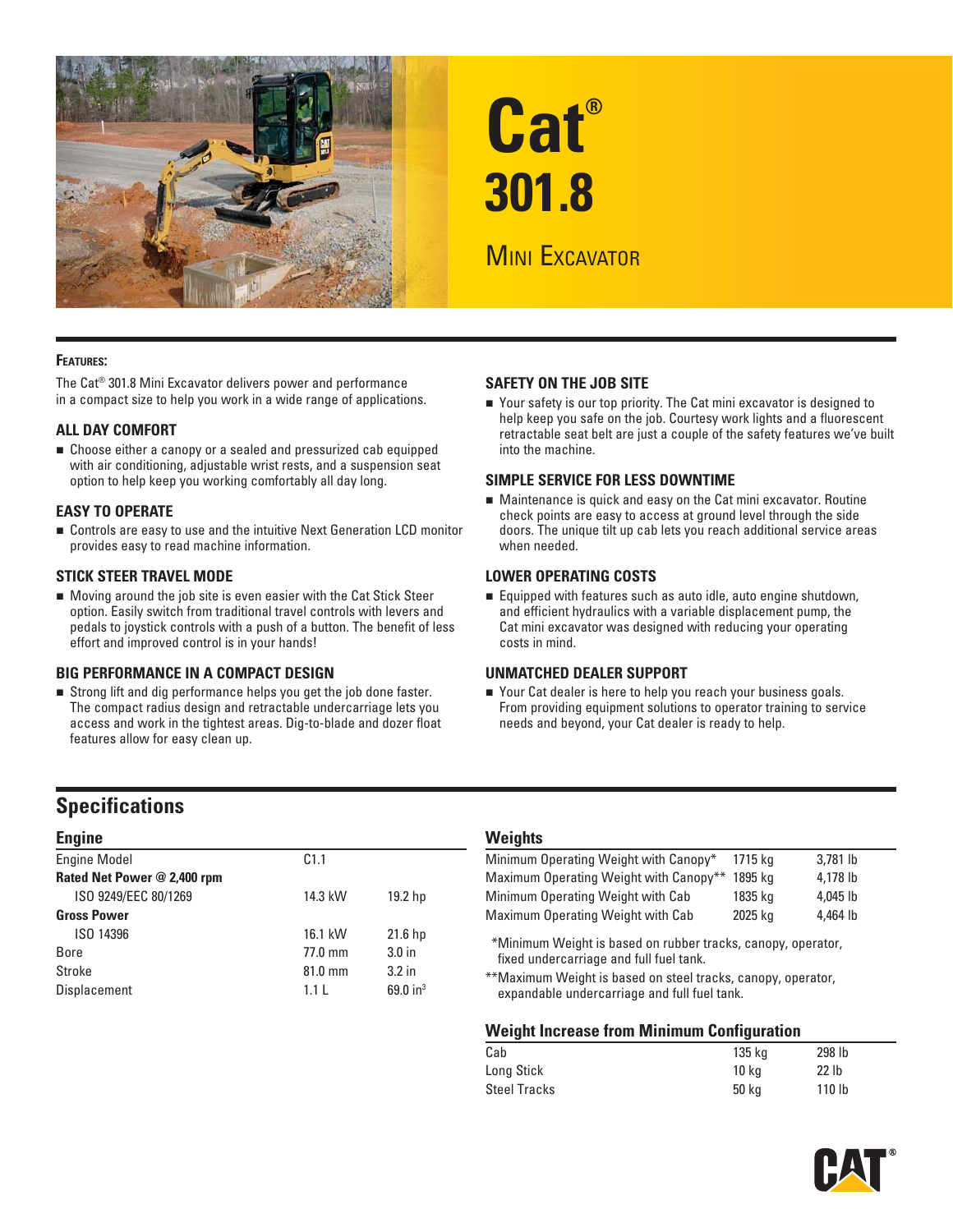# **301.8 Mini Excavator**

### **Travel System**

| Travel Speed - High                 | 4.4 $km/h$ | $2.7$ mph          |  |  |       |
|-------------------------------------|------------|--------------------|--|--|-------|
| Travel Speed - Low                  | $2.9$ km/h | $1.8$ mph          |  |  | $-20$ |
| Maximum Traction Force - High Speed | 11.9 kN    | 2,675.2 lbf        |  |  |       |
| Maximum Traction Force - Low Speed  | 18.4 kN    | 4,136.5 lbf        |  |  |       |
| Ground Pressure - Minimum Weight    | 26.8 kPa   | 3.9 <sub>psi</sub> |  |  |       |
| Ground Pressure - Maximum Weight    | 29.6 kPa   | $4.3$ psi          |  |  |       |
| Gradeability (maximum)              | 30 degrees |                    |  |  |       |

| <b>Cooling System</b>   | 3.9L   | 1.0 gal   |                   |
|-------------------------|--------|-----------|-------------------|
| Engine Oil              | 4.4 L  | 1.2 gal   |                   |
| <b>Fuel Tank</b>        | 26.0L  | $6.9$ gal |                   |
| <b>Hydraulic Tank</b>   | 18.0 L | $4.8$ gal |                   |
| <b>Hydraulic System</b> | 26.0L  | $6.9$ gal | <b>Dimensions</b> |

### **Hydraulic System**

| Load Sensing Hydraulics with Variable Displacement Piston Pump |            |                | 2 Vertical Wall          |
|----------------------------------------------------------------|------------|----------------|--------------------------|
| Pump Flow @ 2,400 rpm                                          | 66 L/min   | $17.4$ gal/min | 3 Maximum Reach          |
| Operating Pressure - Equipment                                 | 245 bar    | 3,553.4 psi    | at Ground Level          |
| Operating Pressure - Travel                                    | 245 bar    | 3,553.4 psi    | 4 Maximum Reach          |
| Operating Pressure - Swing                                     | 147 bar    | 2,132.1 psi    | 5 Maximum Dig Hei        |
| Auxiliary Circuit - Primary                                    |            |                | 6 Maximum Dump C         |
| Flow                                                           | 33 L/min   | 8.7 gal/min    | 7 Boom in Reach          |
| Pressure                                                       | 245 bar    | 3,553.4 psi    |                          |
| Auxiliary Circuit - Secondary                                  |            |                | 8 Tail Swing             |
| <b>Flow</b>                                                    | 14 $L/min$ | 3.7 gal/min    | 9 Maximum Blade H        |
| Pressure                                                       | 245 bar    | 3,553.4 psi    | 10 Maximum Blade D       |
| Digging Force - Stick (standard)                               | 11.3 kN    | 2,540.3 lbf    | 11 Boom Height in        |
| Digging Force - Stick (long)                                   | 9.8 kN     | $2.203.1$ lbf  | <b>Shipping Position</b> |
| Digging Force - Bucket                                         | 19.6 kN    | 4,406.3 lbf    | 12 Overall Shipping H    |
|                                                                |            |                | 13 Swing Bearing He      |

# **Swing System 14 14 3 30 mm (62.6 in ) 14 Machine Swing Speed 14 1690 mm (62.6 in) 1500 mm (62.6 in) 1500 mm (62.6 in) 1500 mm (62.6 in) 1500 mm (62.6 in) 1500 mm (62.6 in) 1500 mm (62.6 in) 1500 mm (62.6 in) 1500 mm (62.6**

|        |          |                   | <b>BOOM SWING LETT</b>          | pp dedrees                        | op degrees                        |
|--------|----------|-------------------|---------------------------------|-----------------------------------|-----------------------------------|
| Width* | 990 mm   | 39.0 in           | <b>18</b> Track Belt/Shoe Width | $230 \text{ mm} (9.1 \text{ in})$ | $230 \text{ mm} (9.1 \text{ in})$ |
| Height | $225$ mm | 8.9 <sub>in</sub> | Track Width                     |                                   |                                   |

### **Certification – Cab and Canopy**

| <b>Roll Over Protective Structure (ROPS)</b> | ISO 12117-2: 2008          | Below Undercarriage |                  |                     |
|----------------------------------------------|----------------------------|---------------------|------------------|---------------------|
| Tip Over Protective Structure (TOPS)         | ISO 12117: 1997            | 21 Stick Lenath     | 960 mm (37.8 in) | 1160 mm $(45.7)$ in |
| Top Guard                                    | ISO 10262: 1998 (Level II) |                     |                  |                     |

### **Sound**

| <b>Operator Sound Pressure</b><br>(ISO 6396:2008)  | 73 dB(A)   |
|----------------------------------------------------|------------|
| Average Exterior Sound Pressure<br>(ISO 6395:2008) | 93 $dB(A)$ |

• European Union Directive "2000/14/EC"



|                                                                |                   |                 |              |                                            | <b>Standard Stick</b> | <b>Long Stick</b>                     |
|----------------------------------------------------------------|-------------------|-----------------|--------------|--------------------------------------------|-----------------------|---------------------------------------|
| <b>Hydraulic System</b>                                        |                   |                 | $\mathbf{1}$ | Dig Depth                                  | 2370 mm (93.3 in)     | 2570 mm (101.2 in)                    |
| Load Sensing Hydraulics with Variable Displacement Piston Pump |                   |                 |              | 2 Vertical Wall                            | 1850 mm (72.8 in)     | 1940 mm (76.4 in)                     |
| Pump Flow @ 2,400 rpm                                          | 66 L/min          | 17.4 $g$ al/min |              | 3 Maximum Reach                            |                       | 3800 mm (149.6 in) 3960 mm (155.9 in) |
| <b>Operating Pressure - Equipment</b>                          | 245 bar           | 3,553.4 psi     |              | at Ground Level                            |                       |                                       |
| <b>Operating Pressure - Travel</b>                             | 245 bar           | 3,553.4 psi     |              | 4 Maximum Reach                            |                       | 4110 mm (161.8 in) 4270 mm (168.1 in) |
| Operating Pressure - Swing                                     | 147 bar           | 2,132.1 psi     |              | 5 Maximum Dig Height                       |                       | 3550 mm (139.8 in) 3620 mm (142.5 in) |
| <b>Auxiliary Circuit - Primary</b>                             |                   |                 |              | 6 Maximum Dump Clearance                   |                       | 2560 mm (100.8 in) 2640 mm (103.9 in) |
| Flow                                                           | $33$ L/min        | 8.7 gal/min     |              | 7 Boom in Reach                            | 1420 mm (55.9 in)     | 1420 mm (55.9 in)                     |
| Pressure                                                       | 245 bar           | 3,553.4 psi     |              | 8 Tail Swing                               | 995 mm (39.2 in)      | 995 mm (39.2 in)                      |
| Auxiliary Circuit - Secondary                                  |                   |                 |              | 9 Maximum Blade Height                     | 270 mm (10.6 in)      | 270 mm (10.6 in)                      |
| Flow                                                           | 14 $L/min$        | 3.7 gal/min     |              | 10 Maximum Blade Depth                     | 265 mm (10.4 in)      | 265 mm (10.4 in)                      |
| Pressure                                                       | 245 bar           | 3,553.4 psi     |              |                                            |                       |                                       |
| Digging Force - Stick (standard)                               | 11.3 kN           | 2,540.3 lbf     | 11           | Boom Height in<br><b>Shipping Position</b> | 1070 mm (42.1 in)     | 1020 mm (40.2 in)                     |
| Digging Force - Stick (long)                                   | 9.8 kN            | 2,203.1 lbf     |              |                                            |                       |                                       |
| Digging Force - Bucket                                         | 19.6 kN           | 4,406.3 lbf     |              | 12 Overall Shipping Height                 | 2300 mm (90.6 in)     | 2300 mm (90.6 in)                     |
|                                                                |                   |                 |              | <b>13</b> Swing Bearing Height             | 442 mm (17.4 in)      | 442 mm (17.4 in)                      |
| <b>Swing System</b>                                            |                   |                 | 14           | Overall Undercarriage Length               | 1590 mm (62.6 in)     | 1590 mm (62.6 in)                     |
| <b>Machine Swing Speed</b>                                     | 9.8 rpm           |                 |              | 15 Overall Shipping Length†                |                       | 3720 mm (146.5 in) 3710 mm (146.1 in) |
|                                                                |                   |                 | 16           | <b>Boom Swing Right</b>                    | 50 degrees            | 50 degrees                            |
| <b>Blade</b>                                                   |                   |                 | 17           | <b>Boom Swing Left</b>                     | 65 degrees            | 65 degrees                            |
| Width*                                                         | 990 mm            | 39.0 in         |              | 18 Track Belt/Shoe Width                   | 230 mm (9.1 in)       | 230 mm (9.1 in)                       |
| Height                                                         | 225 mm            | 8.9 in          | 19           | <b>Track Width</b>                         |                       |                                       |
| *Expanded - 1300 mm (51 in)                                    |                   |                 |              | Retracted                                  | 990 mm (39.0 in)      | 990 mm (39.0 in)                      |
|                                                                |                   |                 |              | Expanded                                   | 1300 mm (51.18 in)    | 1300 mm (51.18 in)                    |
| <b>Certification – Cab and Canopy</b>                          |                   |                 | 20           | Minimum Ground Clearance                   | 150 mm (5.9 in)       | 150 mm (5.9 in)                       |
| Roll Over Protective Structure (ROPS)                          | ISO 12117-2: 2008 |                 |              | <b>Below Undercarriage</b>                 |                       |                                       |
| Tip Over Protective Structure (TOPS)                           | ISO 12117: 1997   |                 | 21           | <b>Stick Lenath</b>                        | 960 mm (37.8 in)      | 1160 mm $(45.7 \text{ in})$           |

† Overall Shipping Length depends on blade position during shipment.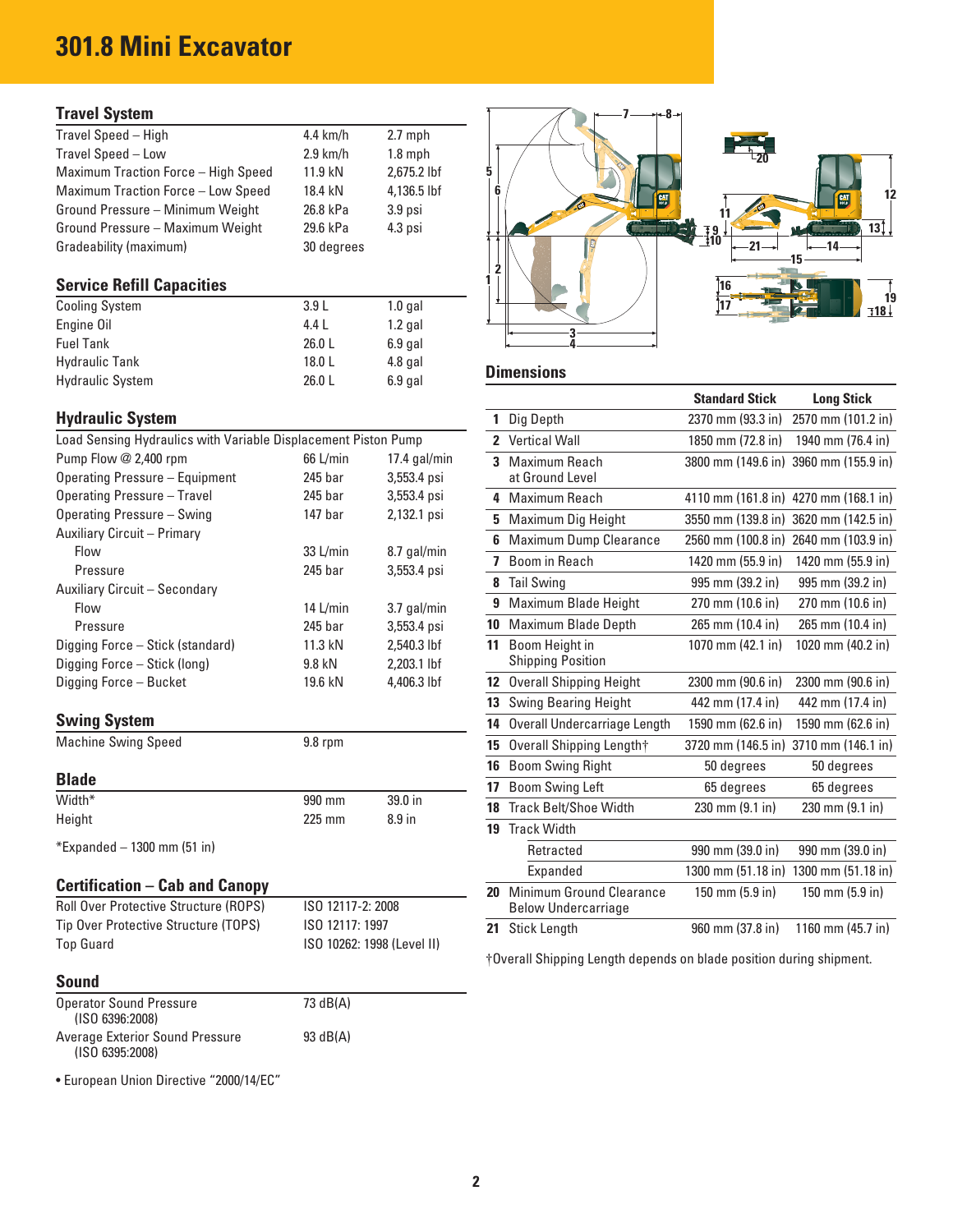|                |                          |                       | 2 m (6.6 ft)<br><b>Lift Point Radius (Maximum)</b> |                   |              |                 |                   |              |                   |
|----------------|--------------------------|-----------------------|----------------------------------------------------|-------------------|--------------|-----------------|-------------------|--------------|-------------------|
|                |                          |                       |                                                    | <b>Over Front</b> |              |                 | <b>Over Front</b> |              | m                 |
|                | <b>Lift Point Height</b> |                       | <b>Blade Up</b>                                    | <b>Blade Down</b> | Over Side    | <b>Blade Up</b> | <b>Blade Down</b> | Over Side    | (f <sub>t</sub> ) |
| 2 <sub>m</sub> | <b>Standard Stick</b>    | kg<br>$(\mathsf{lb})$ |                                                    |                   |              | 320<br>(712)    | 377<br>(833)      | 230<br>(512) | 3.0<br>(10.0)     |
| (6.6 ft)       | Long Stick               | kg<br>$(\mathsf{lb})$ |                                                    |                   |              | 291<br>(647)    | 302<br>(667)      | 208<br>(463) | 3.2<br>(10.8)     |
| 1.5 m          | <b>Standard Stick</b>    | kg<br>$(\mathsf{lb})$ | 502<br>(1,078)                                     | 502<br>(1,078)    | 417<br>(900) | 284<br>(628)    | 370<br>(816)      | 203<br>(450) | 3.2<br>(10.8)     |
| (4.9 ft)       | Long Stick               | kg<br>(lb)            | 379<br>(820)                                       | 379<br>(820)      | 379<br>(820) | 261<br>(577)    | 300<br>(660)      | 186<br>(411) | 3.4<br>(11.7)     |
| 1 m            | <b>Standard Stick</b>    | kg<br>(lb)            | 568<br>(1,224)                                     | 718<br>(1,536)    | 393<br>(850) | 266<br>(587)    | 379<br>(834)      | 190<br>(419) | 3.3<br>(11.7)     |
| (3.3 ft)       | Long Stick               | kg<br>(lb)            | 573<br>(1,234)                                     | 627<br>(1,342)    | 397<br>(857) | 245<br>(542)    | 308<br>(678)      | 174<br>(384) | 3.5<br>(11.7)     |
| 0 <sub>m</sub> | <b>Standard Stick</b>    | kg<br>(lb)            | 533<br>(1.148)                                     | 811<br>(1.750)    | 362<br>(782) | 267<br>(588)    | 389<br>(857)      | 189<br>(417) | 3.3<br>(10.8)     |
| (0 ft)         | Long Stick               | kg<br>$(\mathsf{lb})$ | 528<br>(1, 138)                                    | 818<br>(1,762)    | 357<br>(772) | 245<br>(539)    | 364<br>(802)      | 172<br>(379) | 3.5<br>(11.7)     |

## **Lift Capacities – Minimum Configuration\***

\*Minimum Weight includes rubber tracks, canopy, operator, full fuel tank, fixed undercarriage, and no bucket.

### **Lift Capacities – Maximum Configuration\*\***

|                  |                          |                       | 2 m (6.6 ft)<br><b>Lift Point Radius (Maximum)</b> |                   |                  |                 |                   |              |                   |
|------------------|--------------------------|-----------------------|----------------------------------------------------|-------------------|------------------|-----------------|-------------------|--------------|-------------------|
|                  |                          |                       | <b>Over Front</b>                                  |                   |                  |                 | <b>Over Front</b> |              | m                 |
|                  | <b>Lift Point Height</b> |                       | <b>Blade Up</b>                                    | <b>Blade Down</b> | <b>Over Side</b> | <b>Blade Up</b> | <b>Blade Down</b> | Over Side    | (f <sub>t</sub> ) |
| 2 <sub>m</sub>   | <b>Standard Stick</b>    | kg<br>$(\mathsf{lb})$ |                                                    |                   |                  | 377<br>(833)    | 377<br>(833)      | 377<br>(833) | 3.0<br>(10.0)     |
| (6.6 ft)         | Long Stick               | kg<br>(1b)            |                                                    |                   |                  | 302<br>(667)    | 302<br>(667)      | 302<br>(667) | 3.2<br>(10.8)     |
| 1.5 <sub>m</sub> | <b>Standard Stick</b>    | kg<br>(1b)            | 502<br>(1,078)                                     | 502<br>(1,078)    | 502<br>(1,078)   | 341<br>(754)    | 370<br>(816)      | 354<br>(783) | 3.2<br>(10.8)     |
| (4.9 ft)         | Long Stick               | kg<br>$(\mathsf{lb})$ | 379<br>(820)                                       | 379<br>(820)      | 379<br>(820)     | 300<br>(660)    | 300<br>(660)      | 300<br>(660) | 3.4<br>(11.7)     |
| 1 m              | <b>Standard Stick</b>    | kg<br>(lb)            | 675<br>(1,456)                                     | 718<br>(1,536)    | 696<br>(1,501)   | 321<br>(708)    | 379<br>(834)      | 333<br>(736) | 3.3<br>(11.7)     |
| (3.3 ft)         | Long Stick               | kg<br>(1b)            | 627<br>(1.342)                                     | 627<br>(1,342)    | 627<br>(1,342)   | 297<br>(655)    | 308<br>(678)      | 308<br>(678) | 3.5<br>(11.7)     |
| 0 <sub>m</sub>   | <b>Standard Stick</b>    | kg<br>$(\mathsf{lb})$ | 640<br>(1,379)                                     | 811<br>(1,750)    | 662<br>(1,426)   | 323<br>(711)    | 389<br>(857)      | 335<br>(739) | 3.3<br>(10.8)     |
| (0 ft)           | Long Stick               | kg<br>(1b)            | 636<br>(1,370)                                     | 818<br>(1,762)    | 657<br>(1, 416)  | 297<br>(655)    | 364<br>(802)      | 309<br>(682) | 3.5<br>(11.7)     |

\*\* Maximum Weight includes steel tracks, canopy, operator, full fuel tank, expanded undercarriage, and no bucket.